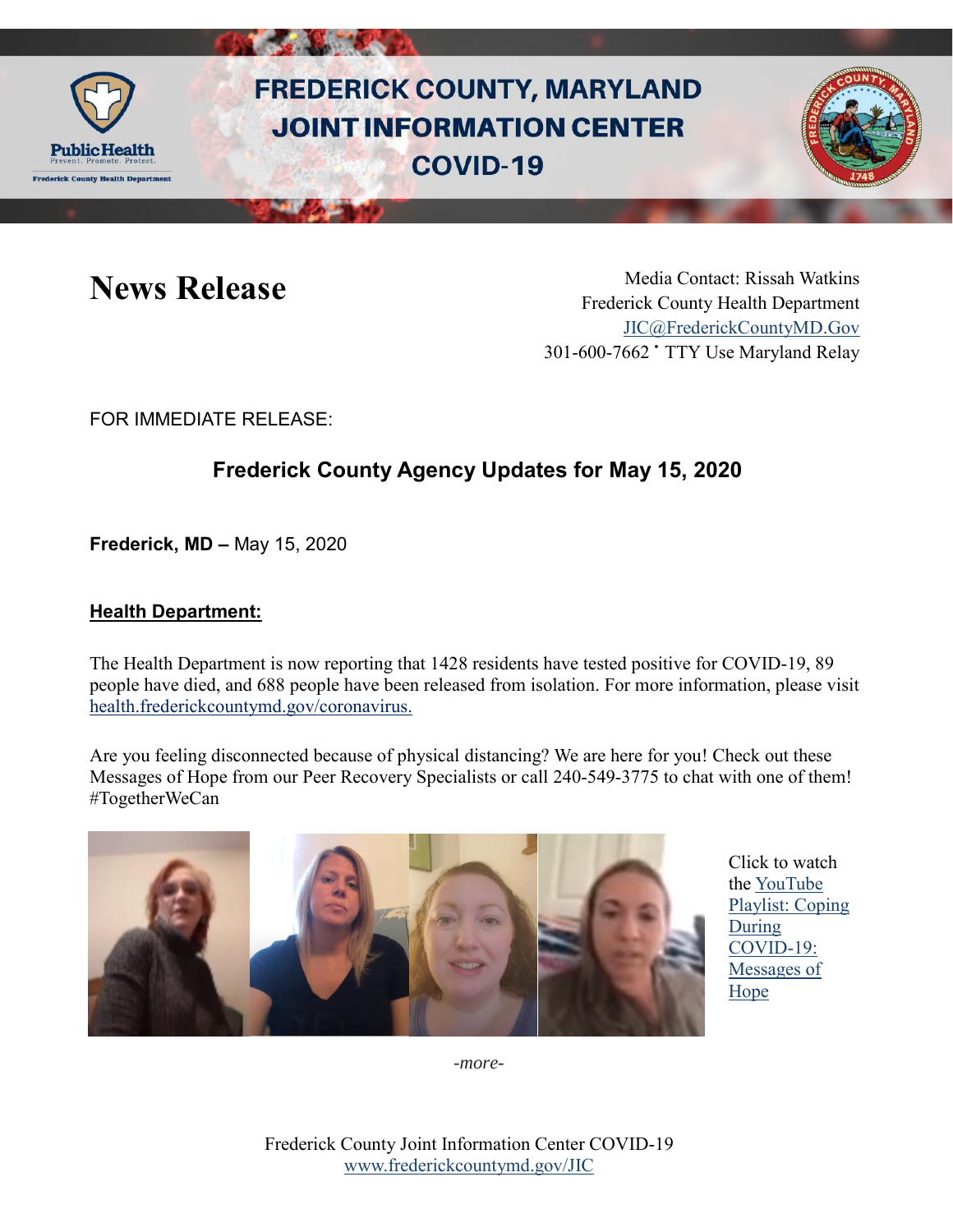

**Page 2/JIC**

#### **Animal Control:**

The Frederick County Division of Animal Control facility will not be reopening yet, but will continue with virtual pet adoptions. Citizens who want to adopt are encouraged to follow their Facebook page [https://www.facebook.com/fcacmd/.](https://www.facebook.com/fcacmd/) For other animal-related questions, call the shelter at 301-600- 1546. For animal-related emergencies, call 301-600-1603 at any time.

#### **Elections:**

Watch a quick PSA about how you can safely vote in the June 2<sup>nd</sup> primary by using your mail-in ballot.



### **JIC:**

#### *Guidance and Best Practices for Retail Stores*

If you are one of the retail businesses reopening today at 5 p.m. as allowed under [Frederick County](https://www.frederickcountymd.gov/ArchiveCenter/ViewFile/Item/11625)  [Executive Order 01-2020, Limited Reopening Extended Stay at Home Order,](https://www.frederickcountymd.gov/ArchiveCenter/ViewFile/Item/11625) the State of Maryland has provided helpful guidance and best practices for retail stores to reopen.

Guidance includes opening for:

- Retail
- Employee Comfort
- Social Distance
- Cleanliness and Comfort, and
- Communication

The full guidance can be found at [https://commerce.maryland.gov/Docu](https://commerce.maryland.gov/Documents/BusinessResource/Retail-COVID-19-Best-Practices.pdf) [ments/BusinessResource/Retail-](https://commerce.maryland.gov/Documents/BusinessResource/Retail-COVID-19-Best-Practices.pdf)[COVID-19-Best-Practices.pdf](https://commerce.maryland.gov/Documents/BusinessResource/Retail-COVID-19-Best-Practices.pdf)

*-more-*

Frederick County Joint Information Center COVID-19 [www.frederickcountymd.gov/JIC](https://frederickcountymd.gov/JIC)